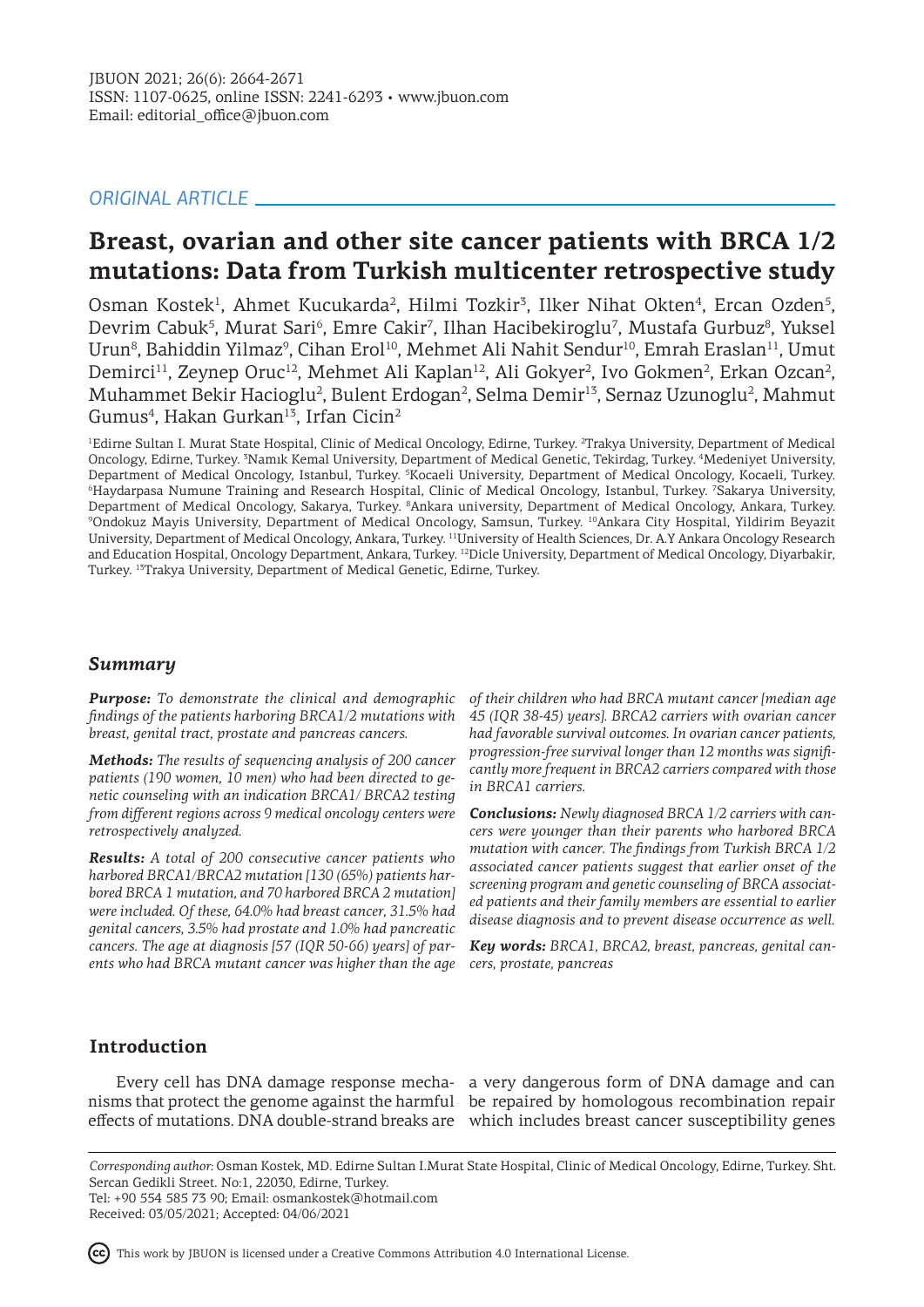BRCA1 and BRCA2. These genes act as tumor suppressors to promote homologous recombination repair mechanism and their inherited mutations result in homologous recombination repair deficiency and leading to significant lifetime risks of breast, ovarian, and other cancers [1].

*BRCA*-related hereditary breast, ovarian and other cancers have inherited autosomal dominant condition, for which early identification and intervention have a meaningful potential for clinical actionability and a positive impact on public health. In routine practice, genetic testing for these conditions is based on family history and other demographic characteristics [2,3]. Genetic counseling should be given to patients with BRCA 1/2 carriers and other family members. Due to the fact that BRCA-related cancers are diagnosed at an earlier age than non-BRCA 1/2 carriers, earlier screening program protocols are recommended. On the other hand, there is not enough data on whether the diagnosis age of BRCA1/2 mutant patients is different than their parents who had BRCA1/2 carriers with cancer.

In this study, we aimed to demonstrate the clinical and demographic findings of the patients harboring BRCA1/2 mutations with breast, genital tract, prostate, and pancreas cancer in Turkish patients.

### **Methods**

#### *Study subjects*

This retrospective multicenter study includes the results of sequencing analysis of 200 patients (190 women, 10 men) who have been directed to genetic counseling with an indication *BRCA1/ BRCA2* testing from different regions of Turkey. This study was approved by the local ethics committee.

#### *DNA isolation*

Genomic DNA was isolated from peripheral blood samples by using the EasyOne DNA isolation system (Qiagen, Hilden, Germany) and isolated DNA samples were assessed spectrophotometrically with NanoDrop (Thermo Fisher Scientific). Samples with A260/280 values between 1.8-2.0 were used for Next-Generation Sequencing. Low quality DNA samples were re-extracted from stored blood samples.

#### *Next generation sequencing (NGS)*

For NGS, QIAseq Targeted Amplicon Panel (Qiagen, Hilden, Germany), covering the coding regions of *BRCA1*  and *BRCA2* genes with 20bp intron padding primers was used. Amplicon libraries were prepared according to the instructions of the manufacturer (Qiagen, Hilden, Germany). Pooled libraries were sequenced on the MiSeq System (Illumina, San Diego, CA, USA) following the target enrichment process. Fastq generation was performed on MiseqReporter Software (Illumina, San Diego, CA). Quality control of sequenced amplicons and variant call format (vcf) file generation were performed using QCI analysis software (Qiagen, Hilden, Germany). Variant analysis has been performed using Ingenuity and Clinical Insight Softwares (Qiagen, Hilden, Germany), and all rare and novel variants were visually controlled by using IGV 2.4.8 (www.broadinstitute.com). Segregation analysis of family members were performed using Sanger Sequencing with in-house designed primer sets covering the mutation regions.

#### *Data analysis in silico predictions and variant classification*

The latest versions of gnomAD [4], dbSNP [5], and ClinVar [6] databases were considered for comparing known variant frequencies. HGMD [7] and literature accessions were also considered. ACMG 2015 [8] guidelines were used for final classification of the variants .

All statistical analyses were performed using IBM SPSS ver. 22 (SPSS Inc., Chicago, IL). Data were pre-

**Table 1.** Clinical and demographic findings of the study subjects

| Findings                                 | n(%)           |
|------------------------------------------|----------------|
| Age, years                               |                |
| Median (Interquartile range)             | 45 (38-54)     |
| Gender                                   |                |
| Female                                   | 190 (95.0)     |
| Male                                     | 10(5.0)        |
| ECOG-PS                                  |                |
| 0                                        | 162 (81.0)     |
| 1                                        | 38 (19.0)      |
| Primary tumor                            |                |
| <b>Breast</b>                            | 128 (64.0)     |
| Genital                                  | 63 (31.5)      |
| Prostate                                 | 7(3.5)         |
| Pancreas                                 | 2(1.0)         |
| Family history                           | 91 (45.5)      |
| Degree of relatives                      |                |
| First-degree                             | 67(33.5)       |
| Second degree                            | 22(11.0)       |
| Third degree                             | 2(1.0)         |
| Diagnosis age of relatives, median (IQR) |                |
| Parent diagnosis                         | 57 (50-66)     |
| Sibling diagnosis                        | 44.5 (35-49)   |
| Second relatives                         | 40 (35.5-48.5) |
| Multiple primary tumor                   | 12 (6.0)       |
| Synchronous                              | 1(0.5)         |
| Metachronous                             | 11(5.5)        |
| Multiple primary tumor site              |                |
| Breast-ovary                             | 11(5.5)        |
| <b>BRCA</b>                              |                |
| <b>BRCA1</b>                             | 130 (65.0)     |
| BRCA <sub>2</sub>                        | 70 (35.0)      |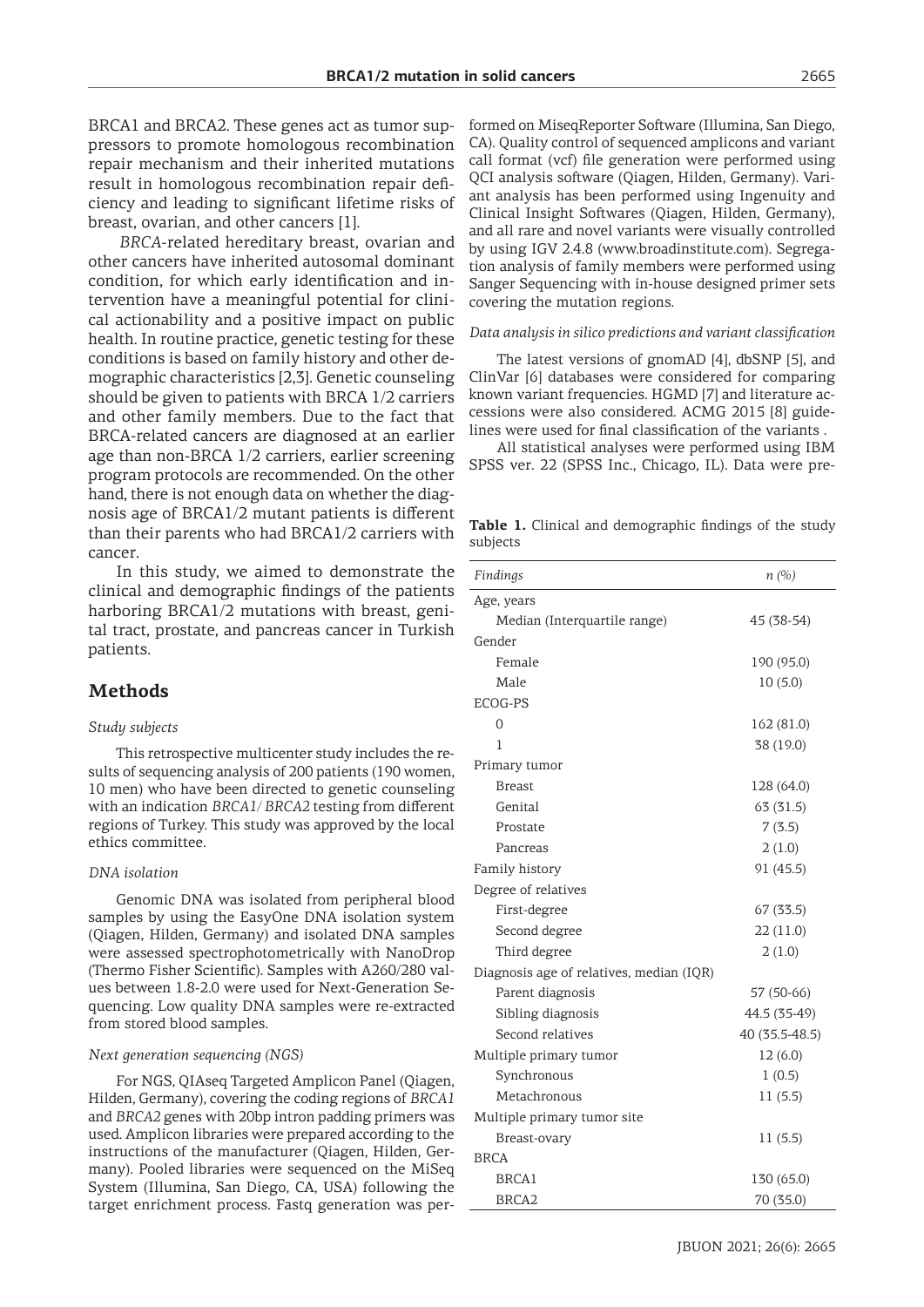sented as median (25th-75th interquartile range). Categorical variables were reported as frequencies and group patients percentages. Progression-free survival was defined as the time from the date of initial diagnosis to disease progression or death due to any cause.

### **Results**

#### *Study patients*

A total of 200 BRCA mutant patients were analyzed across 9 medical oncology centers. Table 1 shows the clinical and demographic characteristics of the study subjects. Of these, 130 (65%) patients harbored BRCA 1 mutation, and 70 harbored BRCA 2 mutation. The median age at diagnosis was 45 years (IQR: 38-54). About 45.5% of the patients had a family history. The presence of malignancy was 33.5% in first-degree relatives and 11.0% in second-degree relatives. Of these, parent BRCA1 or 2 mutation was 14% (n=28) and the diagnosis age of parent was higher than the diagnosis age of the study subjects (Figure 1). The diagnosis ages of sibling and second-degree relatives were 44.5 and 40 years, respectively. Only 1 patient had a synchronous disease and 11 patients had metachronous (breast and ovary) multiple primary disease.

#### *Breast cancer*

Table 2 shows demographic and clinical characteristics of breast cancer patients who harbored BRCA mutation. Breast cancer prevalence was 67% (95% CI 60.2 to 73.8 percent) in all patients and their median age was 41.5 years (34-50), and patients diagnosed with breast cancer under 45 years was much more in BRCA1 mutant than BRCA2 mutants (73.4% vs 55.1%, p=0.03, respectively). Luminal disease (without HER-2 positivity 44.5%, with HER-2 positivity 7.0%), triple-negative disease





|          |  | Table 2. Clinical and demographic data of breast cancer |  |  |
|----------|--|---------------------------------------------------------|--|--|
| patients |  |                                                         |  |  |

| Findings                                 | n(%)         |
|------------------------------------------|--------------|
| Age, years                               |              |
| Median (Interquartile range)             | 41.5 (34-50) |
| Gender                                   |              |
| Female                                   | 126 (98.4)   |
| Male                                     | 2(1.6)       |
| ECOG-PS                                  |              |
| 0                                        | 114 (89.1)   |
| 1                                        | 14 (10.9)    |
| Primary tumor size (T)                   |              |
| $0-2$ cm $-T1$                           | 79 (79.0)    |
| 2-5 cm-T2                                | 15 (15.0)    |
| 5 cm and above-T3                        | 4(4.0)       |
| Lymph node metastasis                    | 61(47.7)     |
| Stage                                    |              |
| Stage I                                  | 30 (23.4)    |
| Stage II                                 | 53 (41.4)    |
| Stage III                                | 29(22.7)     |
| Stage IV                                 | 14 (10.9)    |
| Histopathology                           |              |
| ER, %, median (IQR)                      | 45 (0-90)    |
| PgR, %, median (IQR)                     | $0(0-65)$    |
| CerbB2, IHC                              |              |
| 1+                                       | 17 (13.3)    |
| $2+$                                     | 22(17.2)     |
| $3+$                                     | 8(6.3)       |
| cerbB2, FISH                             | 12 (9.4)     |
| ki-67, %, median (IQR)                   | 30 (15-50)   |
| Subtypes                                 |              |
| Triple negative                          | 56 (43.8)    |
| Luminal Her2-                            | 57 (44.5)    |
| Luminal Her2+                            | 9(7.0)       |
| Her2+                                    | 3(2.3)       |
| Tumor location                           |              |
| Right                                    | 65 (50.8)    |
| Left                                     | 58 (45.3)    |
| Bilateral                                | 5(3.9)       |
| De novo metastasis                       | 14 (10.9)    |
| Metastasis site                          |              |
| Lung                                     | 10(7.8)      |
| Bone                                     | 18 (14.1)    |
| Liver                                    | 8(6.3)       |
| Lymph node                               | 4(3.1)       |
| Family history                           | 64 (50.0)    |
| Diagnosis age of relatives, median (IQR) |              |
| Parent diagnosis (n=15)                  | 51 (46-57.5) |
| Sibling diagnosis (n=7)                  | 44 (35-49)   |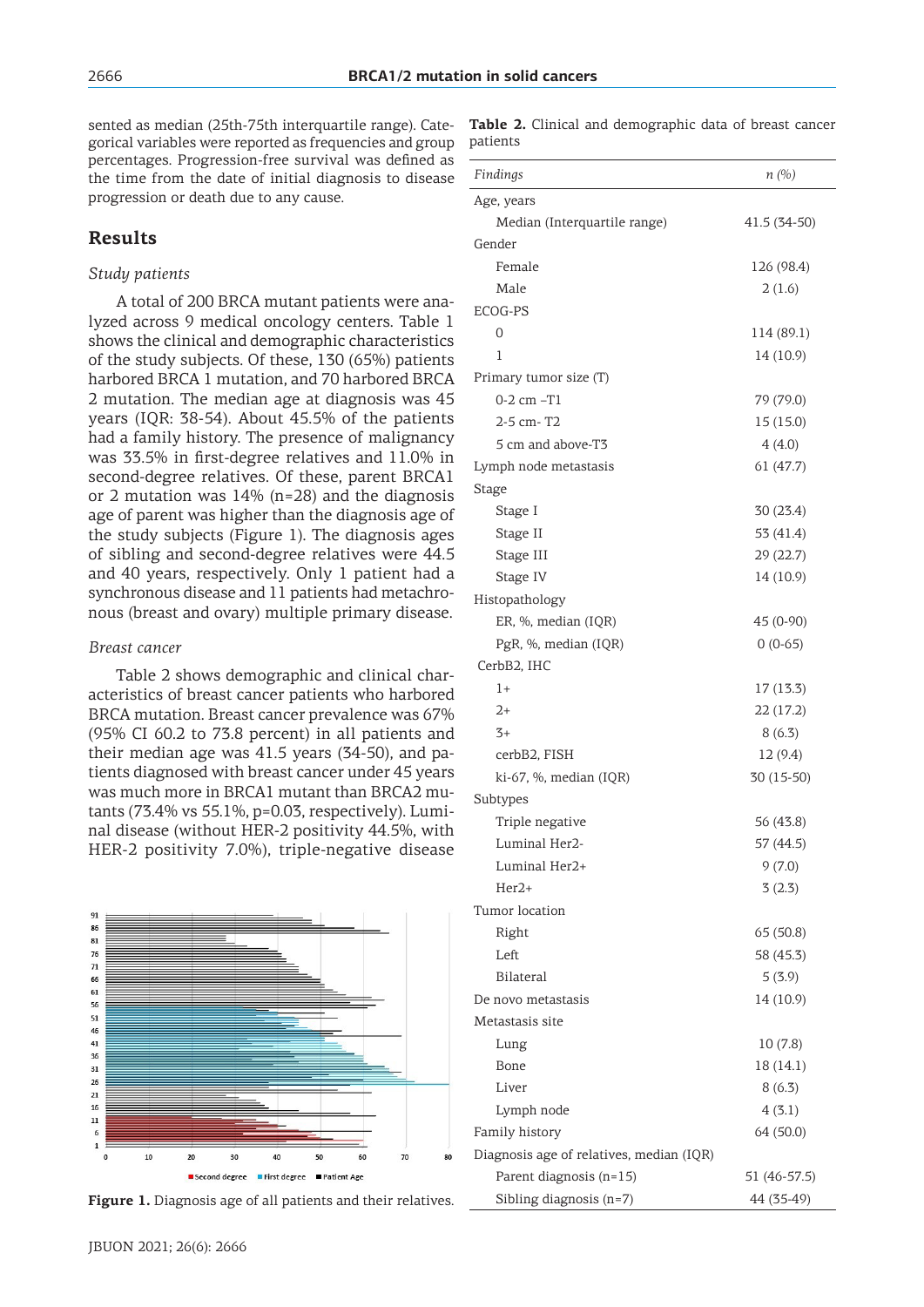(43.8%), and only HER-2 mutant (2.3%) disease were common subtypes. TNBC was the most common (60.5%) histopathology of BRCA1 mutant patients and hormone receptor-positive disease was the most common (79.6%) type of BRCA2 mutant patients (p<0.001). About 10.9% of the patients were diagnosed at the metastatic stage, without difference between BRCA1 vs BRCA2 mutant patients. Half of the patients had positive family his-

| Table 3. Clinical charactersitics of the genital site tumors |  |
|--------------------------------------------------------------|--|
|--------------------------------------------------------------|--|

| Charactersitics                            | n(%)         |
|--------------------------------------------|--------------|
| Age, years                                 |              |
| Median (Interquartile range)               | 50 (44-59)   |
| ECOG-PS                                    |              |
| 0                                          | 43 (68.3)    |
| 1                                          | 20 (31.7)    |
| Tumor Location                             |              |
| Ovary                                      | 58 (92.1)    |
| Endometrium                                | 2(3.2)       |
| Peritoneum                                 | 1(1.6)       |
| FIGO stage                                 |              |
| Stage I                                    | 12 (19.0)    |
| Stage II                                   | 9(14.3)      |
| Stage III                                  | 26 (41.3)    |
| Stage IV                                   | 12 (19.0)    |
| De novo metastasis                         | 20 (31.7)    |
| Histopathology                             |              |
| Serous                                     | 48 (76.2)    |
| Endometrioid                               | 9(14.3)      |
| Serous+Endometrioid                        | 4(6.3)       |
| Postop residual disease                    | 13 (20.6)    |
| Ca125 at diagnosis                         |              |
| Median (Interquartile range)               | 155 (41-560) |
| <b>BRCA</b>                                |              |
| <b>BRCA1</b>                               | 49 (77.8)    |
| BRCA <sub>2</sub>                          | 14 (22.2)    |
| Platinum-based therapy cycles              |              |
| Median (Interquartile range)               | $6(6-6)$     |
| Platinum-therapy response, n (%)           |              |
| CR                                         | 43 (68.3)    |
| PR                                         | 12 (19.2)    |
| PFS of platinum based regimen (first-line) |              |
| <6 months                                  | 0            |
| 6-12 months                                | 14 (22.2)    |
| >12 months                                 | 28 (44.4)    |
| Platinum based line number                 |              |
| Median (minimum-maximum)                   | $1(1-6)$     |
| Family history                             | 24 (38.1)    |
| Diagnosis age of relatives, median (IQR)   |              |
| Parent diagnosis                           | 63 (58-68)   |

tory regarding breast and ovarian cancer. Parent diagnosis age of BRCA related cancer was 51 years (46-57.5), while it was 44 years (35-49) in sibling who had BRCA related cancer (Figure 2).

### *Genital cancer*

Table 3 shows the clinical and demographic characteristics of BRCA patients who had genital site tumors. The median age was 50 years (44-59). Ovarian cancer was the most common (92.1%) primary site, endometrium (3.2%), and peritoneum (1.6%) were detected as well. Serous adenocarcinoma was the most common histopathology and 14.3% of the patients had endometrioid adenocarcinoma. About 77.8% of them had BRCA1 mutation and 22.2% had BRCA2 mutation. Progression-free survival longer than 12 months was significantly more frequent in BRCA2 (100%) carriers compared with those in BRCA1 (56.3%) carriers (p=0.01). About 38.1% of them had a positive family history. Parent diagnosis age of BRCA related cancer was 63 years (58-68; Figure 3).



**Figure 2.** Diagnosis age of breast cancer patients and their relatives.



**Figure 3.** Diagnosis age of ovarian cancer patients and their relatives.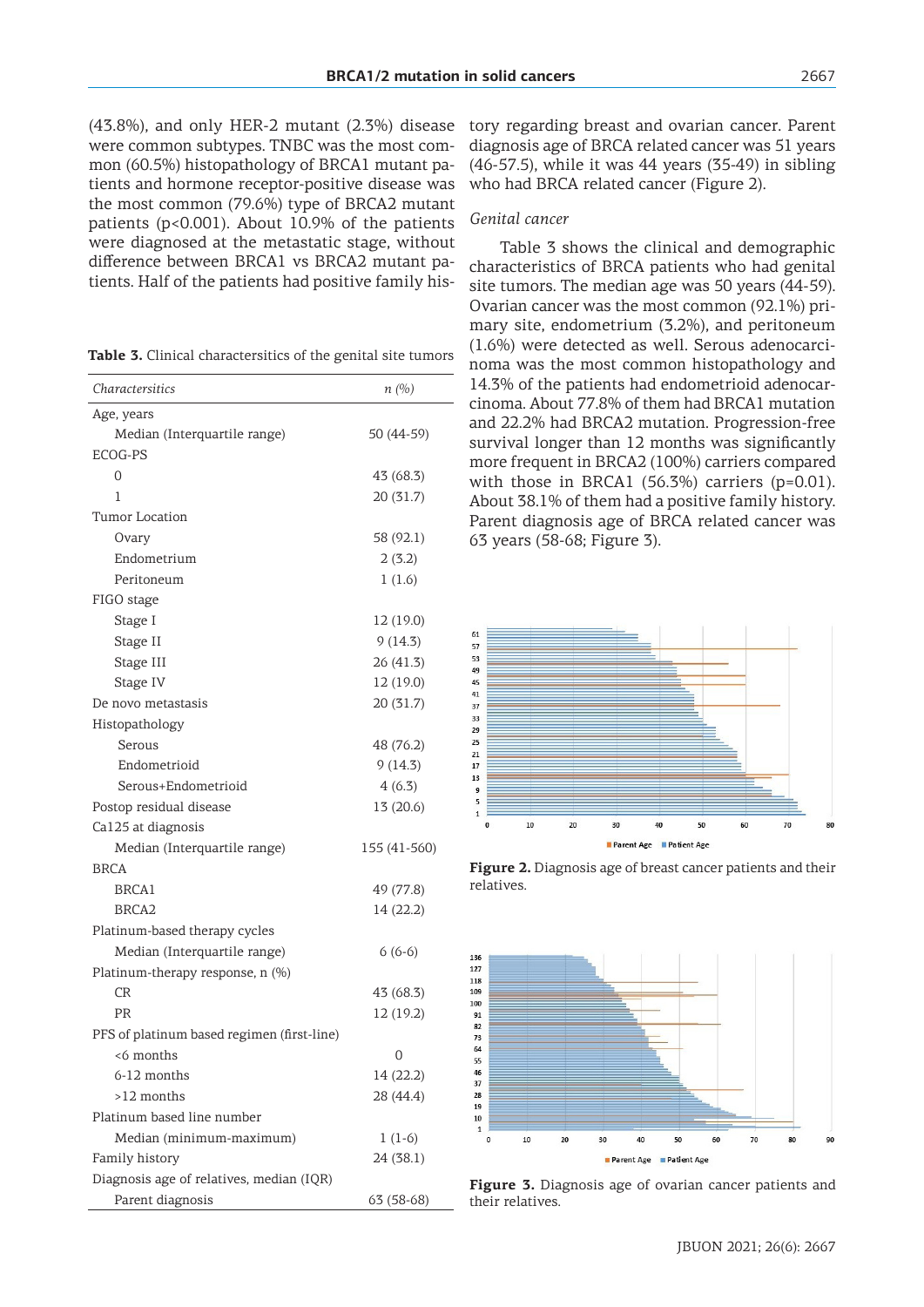| Findings                                     | n(%)        |
|----------------------------------------------|-------------|
| Age, years                                   |             |
| Median (Interquartile range)                 | 57 (57-60)  |
| De novo metastasis                           | 3(42.9)     |
| <b>PSA</b>                                   | 47 (14-74)  |
| mCRPC                                        | 7(100)      |
| Time from metastasis to CRPC status (months) | 28 (14-58)  |
| Treatment line settings                      |             |
| Docetaxel at 1 line                          | 7(100)      |
| Enzalutamid at 2 line                        | 5(71.4)     |
| Abiraterone at 2 line                        | 1(14.2)     |
| Lutesyum at 3 line                           | 3(42.9)     |
| Olaparib at 3 line                           | 5(71.4)     |
| Docetaxel PFS (months)                       | $13(12-14)$ |
| Postdocetaxel treatment options              |             |
| Enzalutamide                                 | 5(71.4)     |
| Abiraterone                                  | 1(14.2)     |
| Cabazitaxel                                  | 1(14.2)     |

**Table 4.** Clinical and demographic findings of patients with prostate cancer

#### *Other*

Table 4 shows data about the BRCA related prostate cancer patients. The median age was 57 years (57-60). All of the patients were diagnosed at the castration-resistant time. The median time from metastasis to castration-resistant status was 28 months (14-58). On the other hand, only 2 male patients had BRCA related pancreas cancer. The primary tumor was located at the corpus of the pancreas.

### **Discussion**

This multicenter study, in which we assessed clinical and demographic characteristics of 200 patients who harbored BRCA1 or 2 mutation, demonstrated comparable findings with the literature. In addition, the diagnosis age of patients who harbored BRCA1/2 mutation was younger than the diagnosed age of their parents who harboring BRCA1/2 mutation with cancer. We suggest that the family members of the patients who harbored BRCA mutation should be alerted to be aware of this issue and genetic counseling should be given earlier.

Breast cancer is the most frequently diagnosed cancer in women. Although most of the newly diagnosed cases are sporadic, germline variants account for a small percentage of breast cancer [9]. Breast cancer type 1 or 2 mutations (BRCA1 and BRCA2) constitute the majority of hereditary ovarian and breast cancer and their identified pathogenic altera-

tions are characterized by an autosomal dominant pattern of highly penetrant germline inheritance. A prospective cohort study showed that cumulative breast cancer risk was 72% (95% CI 65 to 79) in BRCA1 mutation carriers and 69% (95% CI 61 to 77) in BRCA2 mutation carriers [10]. Early-onset breast cancer is more prominent in patients who had BRCA related breast cancer [11]. Additionally, breast cancer incidence was noted to rise in early adulthood until 30 to 40 years for *BRCA1* carriers and until 40 to 50 years for *BRCA2* carriers [10,12]. In our study, the median age at initial diagnosis was 41.5 years (34-50) and breast cancer patients under 45 years were significantly much more in BRCA1 mutant than BRCA2 mutant. Family history is a risk factor for breast cancer and its incidence varies between BRCA related cancer patients [9,13]. O'Shaughnessy et al showed that family history was present in 45.5% of BRCA mutant breast cancer patients [9]. In our study, family history was 50%. Moreover, we found that patients with BRCA mutant breast cancer were diagnosed at an earlier age compared to their BRCA mutant parent's diagnosis age. Breast cancer screening programs and prior knowing their hereditary risk factors from parents might be the reason for this difference. In addition, average-risk screening protocols for breast cancer screening such as mammography at age 50 in women, do not adequately detect disease early enough for BRCA mutant individuals [3,14]. Assessment of newly diagnosed breast cancer patients for hereditary cancer conditions and genetic counseling for high-risk patients should be kept in mind in every newly diagnosed patient. On the other hand, triple-negative breast cancer histopathology was more frequent in BRCA mutant patients, especially in BRCA1 mutant patients [15-17]. In addition, it was shown that hormone-receptorpositive disease is more frequently associated with BRCA2 mutant breast cancer [18]. Similarly, we showed that triple negative breast cancer was the most common histopathology of BRCA1 mutant patients and hormone receptor-positive disease was the most common type of BRCA2 mutant patients. Additionally, female breast cancer patients ≤45 years old were significantly more in the BRCA1 mutant group and the most common histopathology was triple-negative disease. Patients above 45 years old, triple-negative histology in BRCA1 mutant patients were comparable to those in BRCA2 breast cancer patients.

Female genital tract cancers and their relation with BRCA1/2 mutations are most frequently observed with ovarian cancers. Apart from epithelial ovarian cancer, peritoneum, fallopian tube, peritoneum and endometrium are also less frequently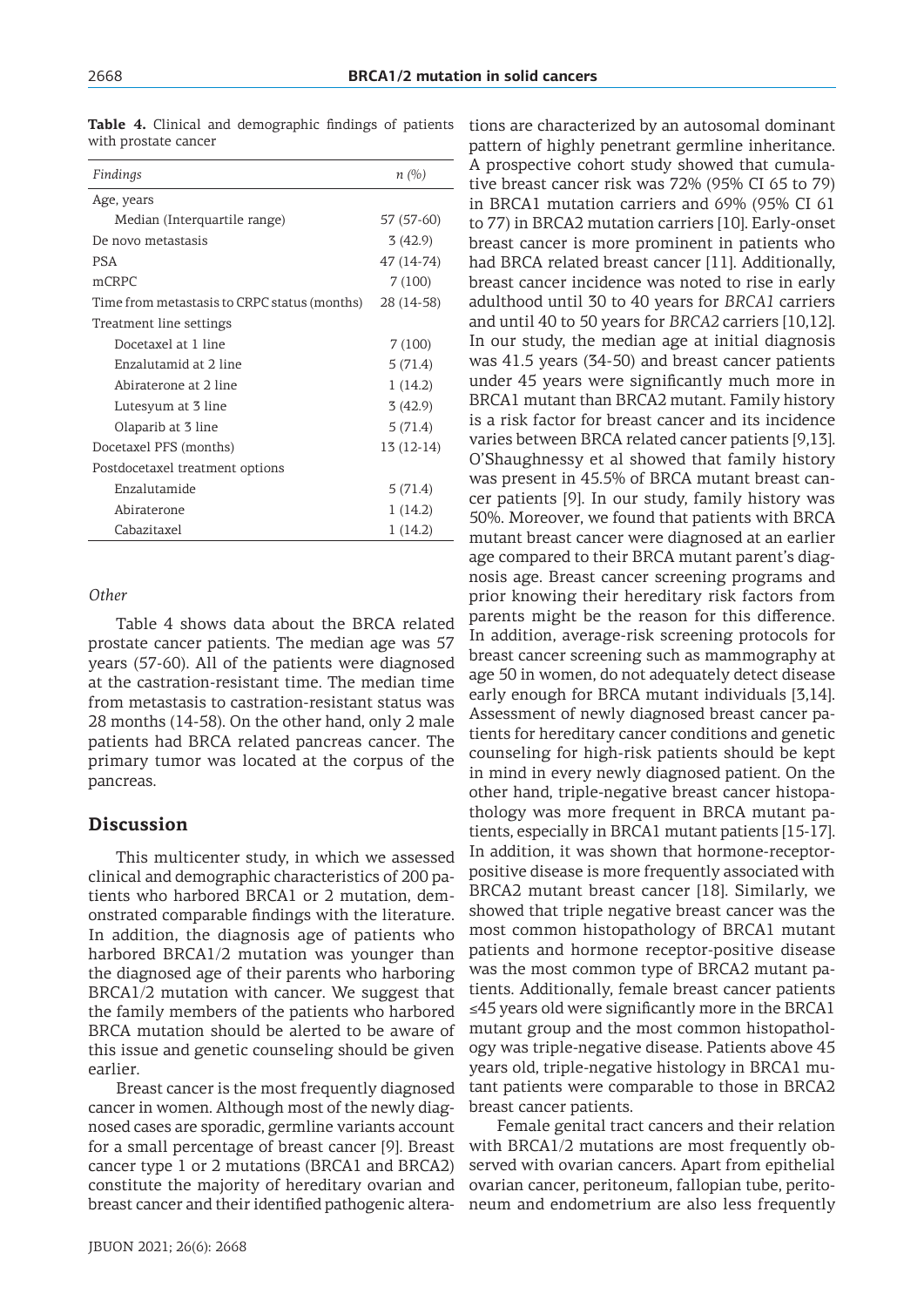affected. One study from the Japanese HBOC consortium showed that the fallopian tube and peritoneum as a primary tumor site was less than 10% of BRCA1 mutant patients and was significantly higher in BRCA2 compared with BRCA2 mutant patients [19]. In our study, 4.8 of BRCA1/2 mutant patients had primary endometrium and peritoneal cancer sites, and all of them were diagnosed in the BRCA1 mutant variant. Germline BRCA1/2 mutations related to epithelial ovarian cancer are consisted of at least 10% of newly diagnosed cases and its cumulative risk by 80 years of age was 44% for BRCA1 mutant carriers and 17% for BRCA2 mutant carriers [10]. The histopathology of BRCA 1/2 mutant ovarian cancer is mainly serous adenocarcinoma [20]. On the other hand, a European study from Lakhani et al showed that endometrioid histology was the second common histology of ovarian cancers in BRCA1 and BRCA2 carriers [21]. Similarly, we showed that serous carcinoma and endometrioid carcinoma histologies were the main histology types of BRCA1/2 carriers. BRCA1/2 mutation status affects both progression-free survival and overall survival [22]. Firstly, it was shown that ovarian cancers in BRCA1/2 mutant carriers had favorable survival outcomes compared with non-carrier [23-25]. Platinum sensitivity, repeatedly responded to platin-based regimens and longer duration of response might play important role in favorable survival advantage in BRCA1/2 carriers with ovarian cancer patients. With the emergence of new treatment options, such as poly (ADP-ribose) polymerase (PARP) inhibitors, it is thought that BRCA 1/2 carriers with ovarian cancer patients will benefit from these options. Additionally, BRCA2 carriers with ovarian cancer had favorable survival outcomes [22,26]. Similarly, we revealed that progression-free survival longer than 12 months was significantly more frequent in BRCA2 carriers compared with those in BRCA1 carriers. Age at diagnosis was also found to be an independent risk factor associated with survival [24]. It is not clear whether age at diagnosis in ovarian cancer patients harboring BRCA1/2 mutations differ from non-carriers. It was shown BRCA1 mutant ovarian cancer patients were younger compared with noncarriers, but it was not observed for BRCA2 carriers [23]. Another study showed that age at diagnosis in ovarian cancer patients harboring BRCA1/2 mutation was comparable to non-carriers [25]. In our study, we revealed that the age of diagnosis of ovarian cancer patients harboring BRCA mutations was younger than their parents' age of diagnosis of BRCA-associated cancer. Due to the fact that there is no evidence-based effective screening program for ovarian cancer, genetic counseling of all ovarian cancer patients diagnosed<70 years may help the early diagnosis of BRCA1/2 carriers and may enhance the prevention of disease occurrence.

The frequency of germline HRR deficiency-related mutations in metastatic prostate cancer was found to be around 12% according to one study, and BRCA2 was the most common of these mutations with 5.3%. BRCA1 mutation frequency was found to be 1% [27]. Prostate cancers with these mutations may have a worse prognosis and overall survival compared to those without such mutations, while with appropriate genomic targeted therapies (such as PARP inhibitors, platinum-based therapies) they may have better responses [28-30]. The median age of our patients was 57 and they were 10 years younger than the patients in Phase 1/2/3 studies [31-33] in which the efficacy of Olaparib in patients with BRCA mutation was evaluated. As expected, approximately half of our patients had metastatic disease at the time of diagnosis, consistent with the course of more aggressive disease in patients with BRCA mutation, and the time to progression to the CRPC period was short (approximately 28 months). Both the *de novo* metastatic disease rate and the time until CRPC were found to be consistent with the literature. If we examine 7 castrationresistant prostate cancer patients who constituted our cohort, all of these patients received docetaxel and interestingly, the use of docetaxel in these patients had much better results than docetaxel's own castration-resistant prostate cancer 1st line treatment phase 3 progression-free survival results (13 months vs. 9 months, respectively) [34]. We know that in cancers with BRCA mutations, very good treatment responses are obtained with platinum treatments. It is unknown whether there is such a treatment response situation between docetaxel and the BRCA mutation. This situation requires more detailed research. In our study, the disease was more aggressive in BRCA mutant patients (young age, high *de novo* metastasis rate). Therefore, in terms of prostate cancer screening in carriers with this mutation, especially BRCA2 mutation, the use of multiparametric MRI should also be considered, except for monitoring with PSA alone.

The incidence of pancreatic cancer is increasing in developed and developing countries. Some syndromes cause a genetic predisposition for this cancer. There is a higher level of evidence that BRCA2 is associated with an increased risk for this cancer than for BRCA1. In BRCA2 mutation carriers, the risk of pancreatic cancer is 3.5-10 times (1.87-6.58) increased [35,36]. No relationship could be demonstrated between pancreatic cancer and germline pathological variant (eg BRCA1/2) car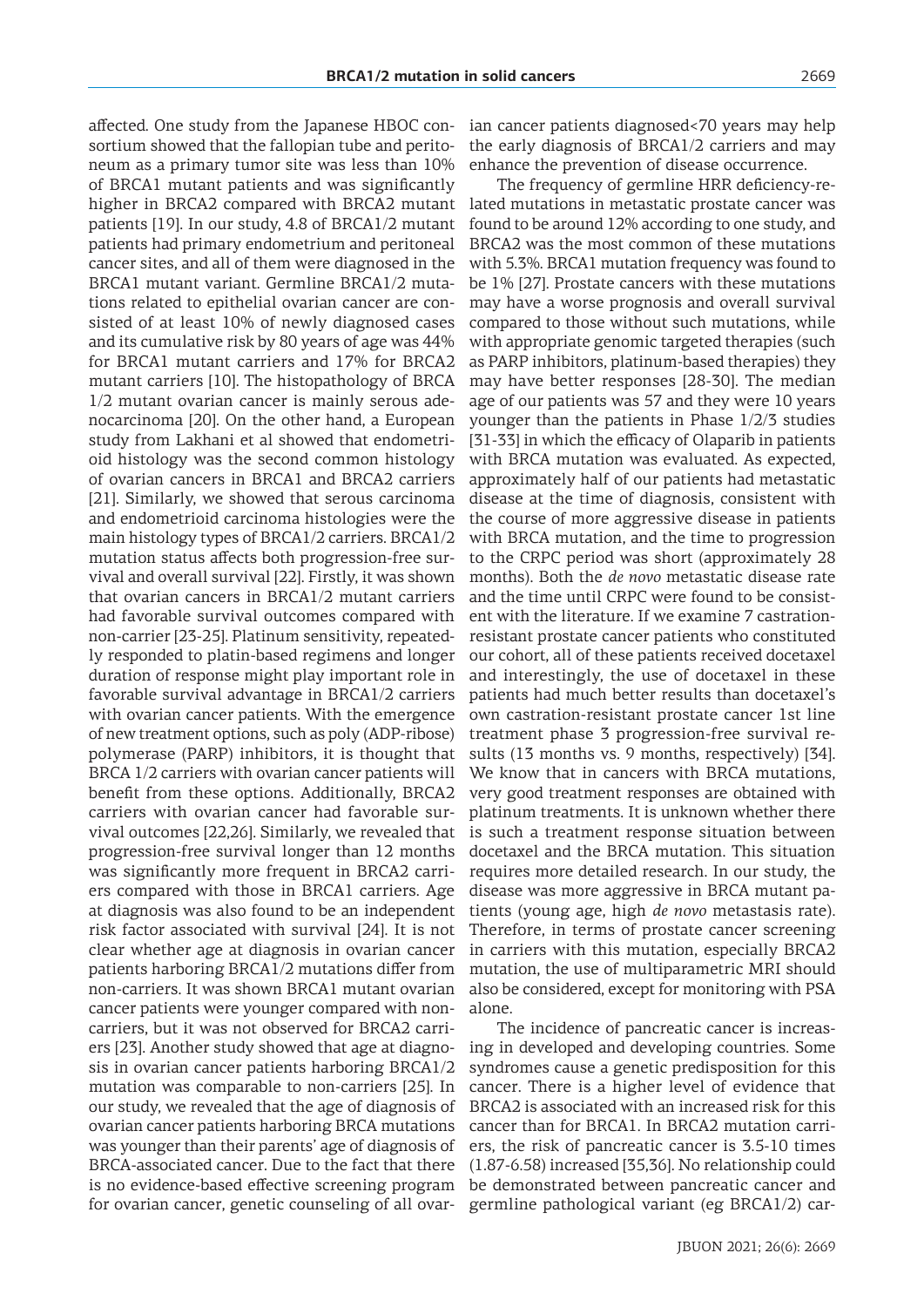riage in terms of age, family history, or disease stage. It was also not found that there was an independent relationship between overall survival in those with pathologic mutations. It has been shown that there is a favorable trend in overall survival with platinum-based therapies in patients with HRR, which appears to be a predictive factor for PARP inhibitor maintenance therapies.

There are several limitations in our study. First, retrospective clinical data of BRCA 1/2 mutant patients from medical records has disadvantages to control for all potential confounding bias. We guess these results suggest selection and institutional bias due to actively conducted genetic testing by medical genetics specialists at different medical centers. Despite these limitations, a noteworthy strength of our study is that the diagnosis age of patients who harbored BRCA1/2 mutation was younger than the diagnosed age of their parents harboring BRCA1/2 mutation with cancer and our interest for the research, authorship, and/or publistudy findings were consistent with the literature.

In conclusion, newly diagnosed BRCA 1/2 carriers with cancers were younger than their parents harboring BRCA mutation with cancer. The findings from Turkish BRCA 1/2 associated cancer patients suggest that earlier onset of the screening program and genetic counseling of BRCA associated patients and their family members are essential to diagnose earlier and to prevent disease occurrence as well.

### **Acknowledgements**

We are grateful to the study participants and the staff of medical genetics for their support.

#### **Conflict of interests**

The authors declared no potential conflicts of cation of this article.

9. O'Shaughnessy J, Brezden-Masley C, Cazzaniga M et al. Prevalence of germline BRCA mutations in HER2 negative metastatic breast cancer: global results from the real-world, observational BREAKOUT study. Breast

10. Kuchenbaecker KB, Hopper JL, Barnes DR et al. Risks of Breast, Ovarian, and Contralateral Breast Can-

### **References**

- 1. Byrum AK, Vindigni A, Mosammaparast N. Defining and Modulating 'BRCAness'. Trends Cell Biol 2019;29:740-51.
- 2. Khoury MJ, Feero WG, Chambers DA et al. A collaborative translational research framework for evaluating and implementing the appropriate use of human genome sequencing to improve health. PLoS Med 2018;15:e1002631.
- 3. Grzymski JJ, Elhanan G, Morales Rosado JA et al. Population genetic screening efficiently identifies carriers of autosomal dominant diseases. Nat Med 2020;26:1235-9.
- 4. Karczewski KJ, Francioli LC, Tiao G et al. The mutational constraint spectrum quantified from variation in 141,456 humans [published correction appears in Nature. 2021;590:E53]. Nature 2020;581:434-43.
- 5. Sherry ST, Ward MH, Kholodov M et al. dbSNP: the NCBI database of genetic variation. Nucleic Acids Res 2001;29:308-11.
- 6. Landrum MJ, Chitipiralla S, Brown GR et al. ClinVar: improvements to accessing data. Nucleic Acids Res 2020;48:D835-44.
- 7. Stenson PD, Mort M, Ball EV et al. The Human Gene Mutation Database (HGMD®): optimizing its use in a clinical diagnostic or research setting. Hum Genet 2020;139:1197-207.
- 8. Richards S, Aziz N, Bale S et al. Standards and guidelines for the interpretation of sequence variants: a joint consensus recommendation of the American College of Medical Genetics and Genomics and the Association for Molecular Pathology. Genet Med 2015;17:405-24.

cer for BRCA1 and BRCA2 Mutation Carriers. JAMA 2017;317:2402-16. 11. Okano M, Nomizu T, Tachibana K et al. The relationship between BRCA-associated breast cancer and age factors: an analysis of the Japanese HBOC consortium database. J Hum Genet 2021;66:307-14.

Cancer Res 2020;22:114.

- 12. Chen S, Parmigiani G. Meta-analysis of BRCA1 and BRCA2 penetrance. J Clin Oncol 2007;25:1329-33.
- 13. Sunar V, Korkmaz V, Topcu V et al. Frequency of germline BRCA1/2 mutations and association with clinicopathological characteristics in Turkish women with epithelial ovarian cancer. Asian Pac J Clin Oncol 2021;10.1111/ajco.13520.
- 14. Siu AL; U.S. Preventive Services Task Force. Screening for Breast Cancer: U.S. Preventive Services Task Force Recommendation Statement. Ann Intern Med 2016;164:279-96.
- 15. Atchley DP, Albarracin CT, Lopez A et al. Clinical and pathologic characteristics of patients with BRCA-positive and BRCA-negative breast cancer. J Clin Oncol 2008;26:4282-8.
- 16. Lee E, McKean-Cowdin R, Ma H et al. Characteristics of triple-negative breast cancer in patients with a BRCA1